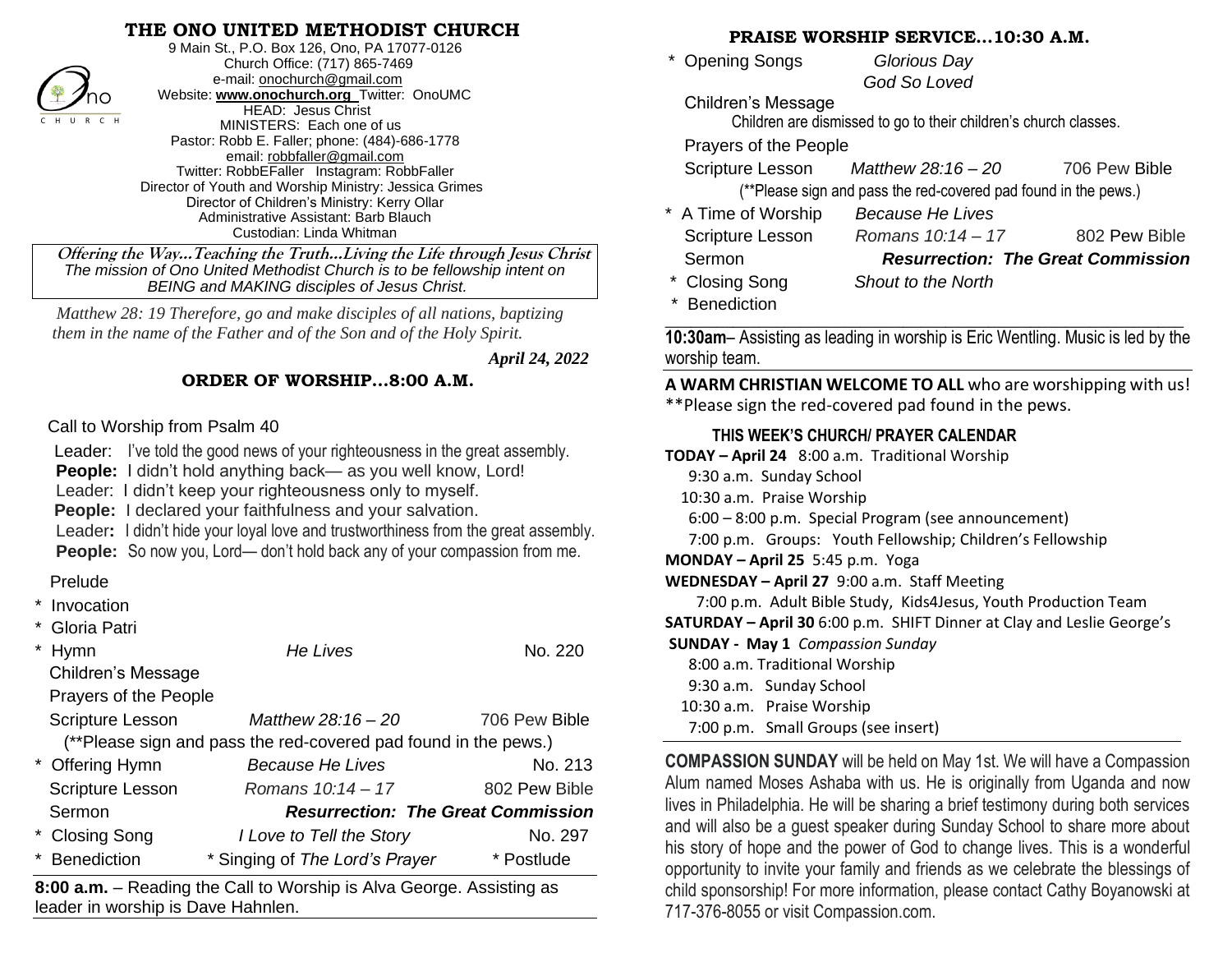**YOU'RE INVITED TO A PICNIC:** We are in the initial planning stages for a mother/daughter picnic to be held on Saturday, May 14 at 11:00 a.m. in the fellowship hall. Prior to finalizing our plans we want to ensure that there is enough interest. Please fill out the form (found in narthex) to indicate you are interested in attending. Please include the number of people in your party.

You would be packing your own picnic basket but drinks and dessert would be provided. Tickets would cost \$5 for ages 5 and up. Children under age 5 would be free. *NO MONEY IS BEING COLLECTED AT THIS TIME.* We are just taking an initial count of those interested in attending.

Games, stories and prizes will be part of the fun! Please bring your favorite teddy bear! Teddy bears eat free! Contact Ilene Schriver or Audrey Gongloff for further details or with any questions. **Final count is needed by May 1st .** A basket is in the narthex to place your paper indicating your interest in attending.

**SAVE the DATE! WOMEN'S RETREAT at GRETNA GLEN!** Ladies – Mark your calendars for October 14 – 16, 2022. If you are interested in attending, please submit at \$60 deposit by May 8<sup>th</sup>. Contact Staci Murray with questions, 717-329-1710.

**BROCHURES FOR GRETNA GLEN CAMP AND RETREAT CENTER** are available in the narthex. Ono Church will pay  $\frac{1}{2}$  of your child's camp cost, up to \$195. Example: If a camp costs \$400, Ono will pay \$195; if a camp costs \$200, Ono will pay \$100. If you register your child online, please remember to give the paperwork to the office to receive the credit. We need a copy of the paper showing the camper's name, name of camp and the cost of the camp. Thanks.

**THE GIFT OF CONVERSATION:** *Presented by The Aging Inspired Advance Care Planning Coalition.* Join us this evening from 6:00 – 8:00 p.m. in the Fellowship Hall. *Too often we don't talk about our end-of-life wishes until a crisis happens, when people are filled with emotion and decisions need to be made quickly.*

 *The Aging Inspired Advance Care Planning Coalition invites you to learn more about Advance Care Planning and how to have your own conversations. Learn how to begin these conversations: with family, friends, those important to you, doctors and in your community.*

> *No need to register! Come for dessert and stay for the conversation*

# Ono Spring Small Groups



Does being in a small group really change anything in my life? We all long to be connected with friends. We long to know and be known by God. We long to make a difference. Come engage with others and be blessed!

In this 4 week video Bible study, we will take a look at four questions about caring, honesty, failure and action and discover how the answers can lead to growth in our relationships and faith!

| May 1, 2, 4, 5 | Week #1 What if we cared?                               |
|----------------|---------------------------------------------------------|
|                | May 8, 9, 11, 12 Week $#2$ What if  we are honest?      |
|                | May 15, 16, 18, 19 Week #3 What if we have failed?      |
|                | May 22, 23, 25, 26 Week #4 What ifwe got off the couch? |

Sessions will begin @ 7pm and a Wednesday afternoon group at 1:30 p.m. with a corporate time of worship and video and then breakout time with a small group for discussion! The whole family can attend – we will have groups for children, youth and adults! Child care will be provided on Sunday evenings for small children.

If Sunday nights don't fit your schedule additional groups will meet each week- Sundays at 9:30am; Mondays at 7pm (No childcare) (May 2, 9, 16, 23); a Wednesday group will meet at the church at 1:30pm (no childcare) (May 4, 11, 18, 25) a Thursday group will meet at the Atkins home- 1774 Blacks Bridge Rd, Annville at 7pm (children welcome) (May 5, 12, 19, 26)